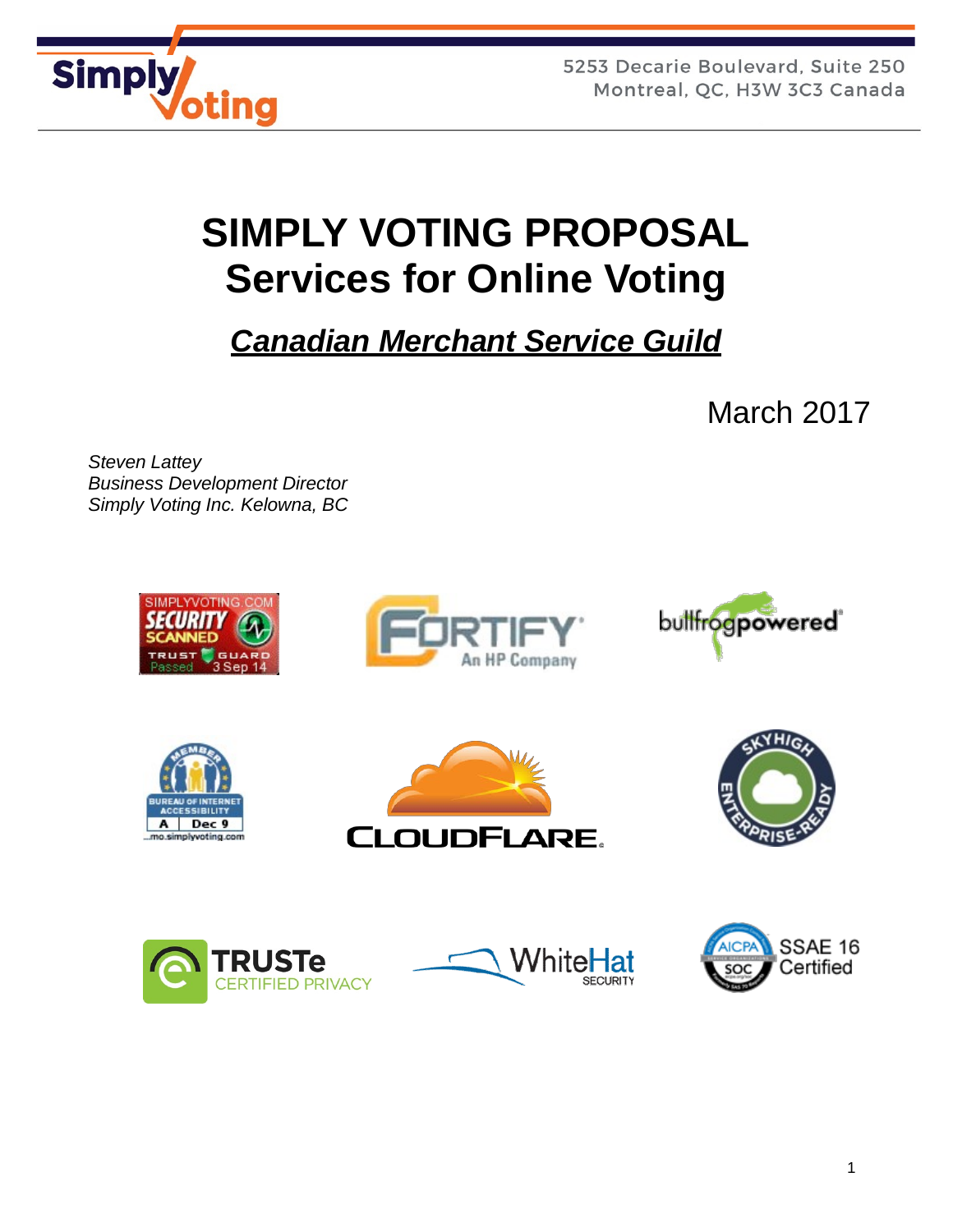# **EXECUTIVE SUMMARY**

Simply Voting is a 100% Canadian Company operating from Kelowna BC and Montreal QC. McGill University was our first customer back in 2003, and they are still our customer along with over 1000 additional organizations. We manage voting events for associations, universities, political parties, unions, cooperatives, corporations, and federal, provincial and municipal governments. In fact, anywhere that a secure online voting system and service is needed.

Online voting is our only business. At any given moment, Simply Voting is managing 80 to 120 online elections in over 40 countries around the world. At any given moment 100,000 to 200,000 voters are active in the system with no system failures ever, year to year.

Our carefully selected team of dedicated IT staff and Project Managers is focused on only one goal: Successful Online Voting Events! **Successful Online Voting Events!** 

**Simply Voting** will provide the Guild with a solution that is secure, cost effective, and meets your association's requirements. By running elections on our platform, your members will feel confident that their votes are processed by a neutral third party and in a transparent manner thanks to our unique voterverified audit trail.

The CMSG can also count on our support team to ensure things are always running smoothly. Our headquarters is in Montreal, and our servers are located in Kelowna, BC. **Your data will never leave Canada**

**Simply Voting is Secure**. Web application security is Simply Voting's area of expertise and multiple layers of security protect your vote against hackers. For protection against Denial of Service (DoS) attacks, we leverage CloudFlare's advanced technology.

**Simply Voting is Reliable**. Redundancy is provided at all levels to ensure uninterrupted voting. Simply Voting guarantees both our system and our personnel before, during and after your election.

**Simply Voting is Easy to Use**. Simple and straight forward voter interface.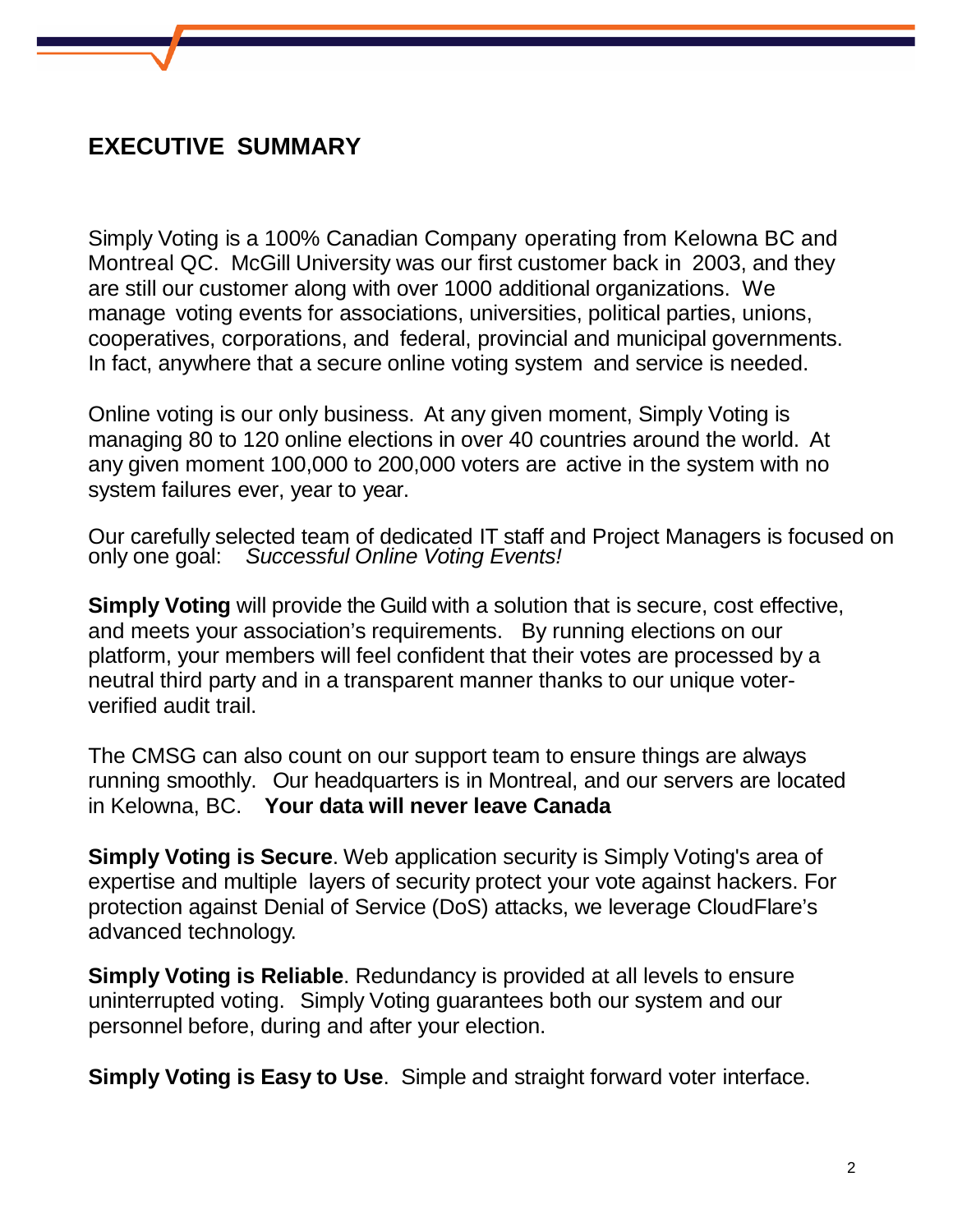# **HOW IT WORKS**

# *Election Set-Up*

Simply Voting will set up the election according to the specifications provided by the customer. This includes branding the voting website, preparation and uploading of the list of eligible voters and setting the opening and closing dates. We will send out an individual email to each eligible voter once the ballots open, containing the voter's password code (PIN) and the direct voting link.

# *Online Voting*

Voters will arrive at the voting website and will be required to enter their PIN and their membership rotation number. If the voter hasn't yet voted, a tamperproof electronic ballot will appear. When the voter makes their choice and submits their ballot, the results are encrypted and kept anonymous. The voter is able to view a receipt # and is now blocked from voting for this election again. Simply Voting will send out 2 reminder emails to eligible members who have not yet voted, at pre-determined intervals while voting is underway.

# *Top-Notch Security*

- Simply Voting was designed from the ground-up to eliminate the risk of electoral fraud or breach of secrecy:
- Voters who bypass authentication or have already voted are denied access to the ballot.
- One-vote-per-voter is guaranteed by marking electors as voted and storing the vote in a single transaction. Even if a voter submits the ballot simultaneously on several devices, this technology guarantees that only one vote is accepted.
- Communication between the Member's computer and our website is encrypted with *TLS 1.2* and strong cipher suites to protect against current and future encryption attacks.
- Our servers are "hardened" and are subjected to daily *Trust Guard PCI Compliance* security scans.
- Our voting system has been subjected to live vulnerability scans by *WhiteHat Security* and source code security audits by *HP Fortify*.
- Simply Voting adheres to guidelines established by the *Open Web Application Security Project*.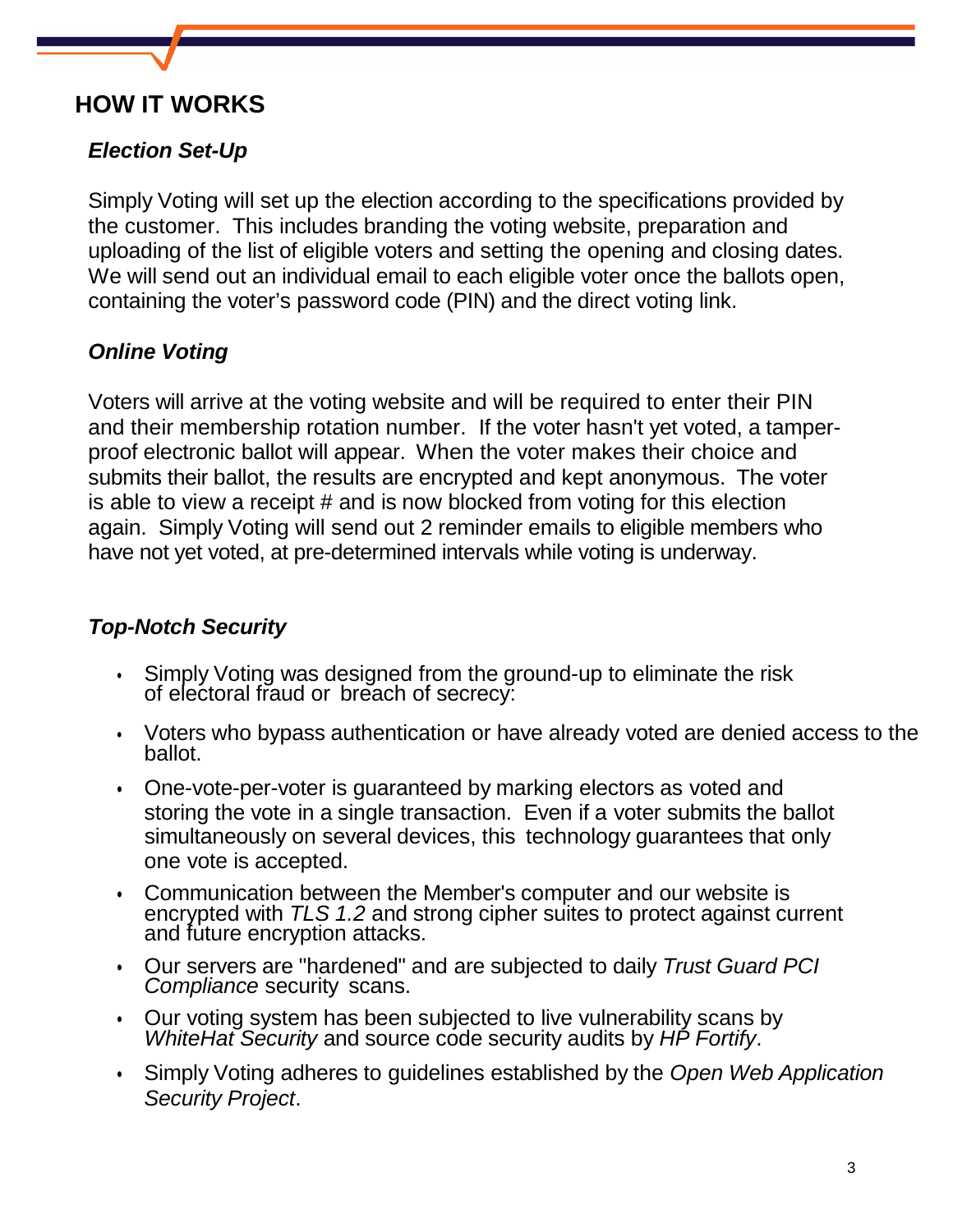- We use *DomainKeys Identified Mail* and the *Sender Policy Framework* to protect voters from phishing attacks.
- Our servers are protected by a very powerful firewall, *FortiGate Unified Threat Management*, which includes an *Intrusion Detection System* and a redundant firewall on hot standby.
- Simply Voting uses *CloudFlare* to protect against Denial of Service (DoS) attacks. *CloudFlare* has the most sophisticated mitigation technology on the market and has successfully blocked the largest DoS attacks seen on the internet.
- We use redundant *Anycast DNS* deployments which protects against DNS-based DoS attacks.

# *Fully Hosted & Reliable*

Simply Voting gives you instant access to the latest technology and is ready to process millions of votes around the clock.

Simply Voting is built on an enterprise-class cloud computing service powered by high performance hardware systems, with full redundancy across the entire infrastructure (no single points of failure). Our data centre is in a stable area, away from earthquake, hurricane, tornado, and severe weather zones. The data centre contains advanced power, cooling and security infrastructure, and Cisco Data Center 3.0 network architecture. It is staffed 24x7, backed-up by an offsite network operations centre. We also use several Anycast DNS clusters to ensure fault tolerance at the DNS level.

Simply Voting maintains a Disaster Recovery Plan as well as a Hot Site at a backup data center in a different geographical area. The Hot Site is synchronized with the primary data center using remote database replication. Should the primary data center experience an outage, we have the capability of quickly redirecting traffic of the entire voting system to the Hot Site, preventing disruption to ongoing elections and avoiding any loss of data. You can rest assured that your election is always protected and available in case of a disaster.

# *Capacity of the Voting System*

Simply Voting is designed to handle multi-million-voter elections and is built on an extremely scalable enterprise cloud infrastructure. We have already conducted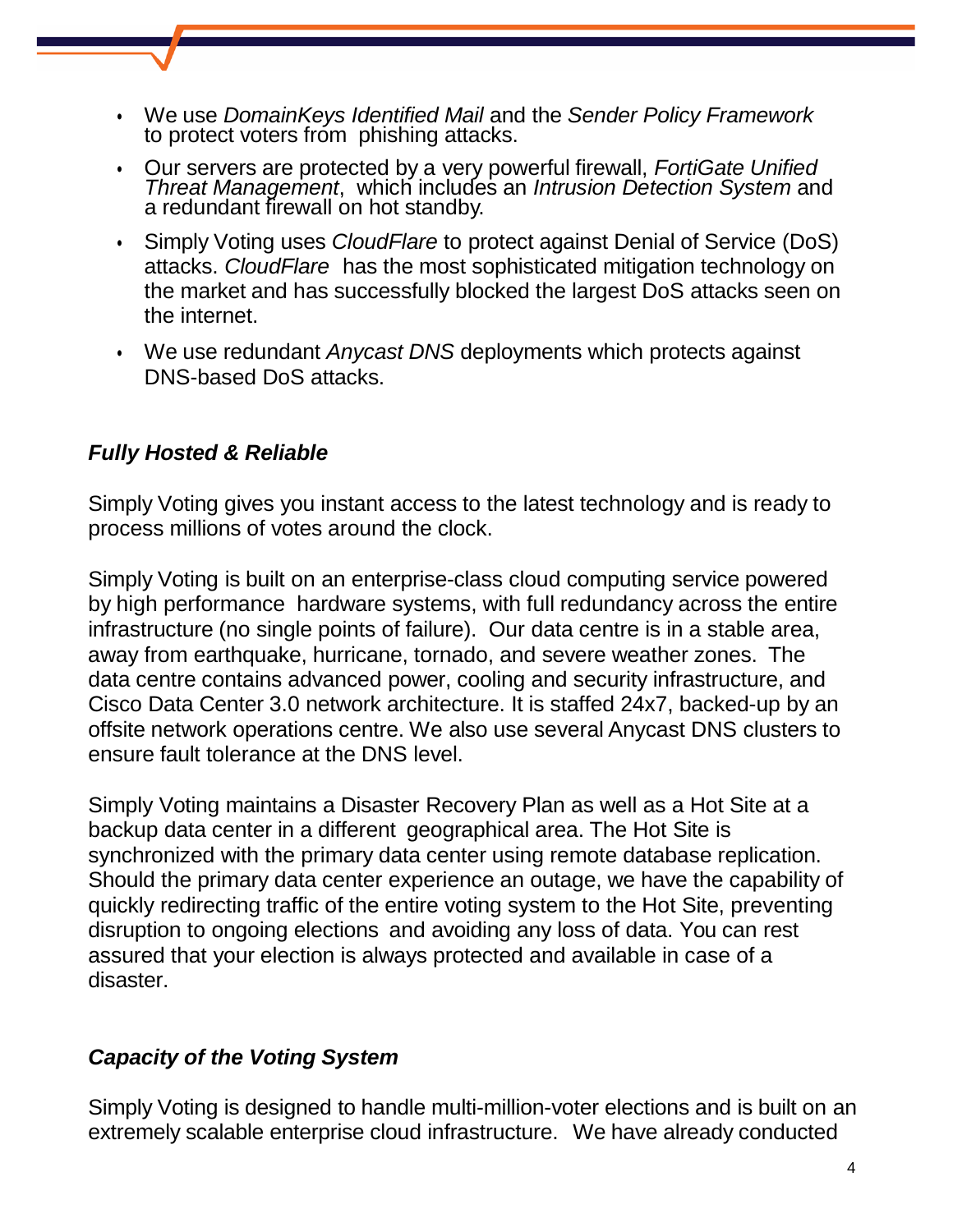elections with over 100,000 simultaneous voters and over 1,000,000 total votes cast. Simply Voting always maintains enough capacity to handle all eligible voters voting at once. This over-allocation of resources ensures our voting system is always running at peak performance, even if there is an unexpected spike in voter activity.

# *Certified Results*

An important advantage of having experts power your election is trust. With the security of an independently managed server and service, your members can rest assured that all votes are counted properly. We display a *certified by Simply Voting* seal on your voting results. On request, we also provide a Letter of Certification attesting to the validity of the results.

# *Confidentiality and Privacy*

Simply Voting takes secrecy of the vote very seriously.

**It is impossible for anyone to ever determine how a particular member has voted. That means nobody at the CMSG or anybody at Simply Voting or anywhere else. Our voting system ensures that the individual voting choice made by a member will always remain truly anonymous.**



We never make use of voter information for anything other than voting and never share such information with third parties. Our privacy policy (available on the Simply Voting website) has been independently certified by TRUSTe for compliance with Privacy Certification Requirements.

### *Voter Verified Audit Trail*

Once the electronic ballot has been cast, the voter will be able to view an immediate confirmation receipt to assure the voter that their vote has been recorded as intended. This Voter Verified Audit Trail (VVAT) is an independent verification system designed to allow voters to verify that their vote was cast correctly, and to provide a means to audit the stored electronic results.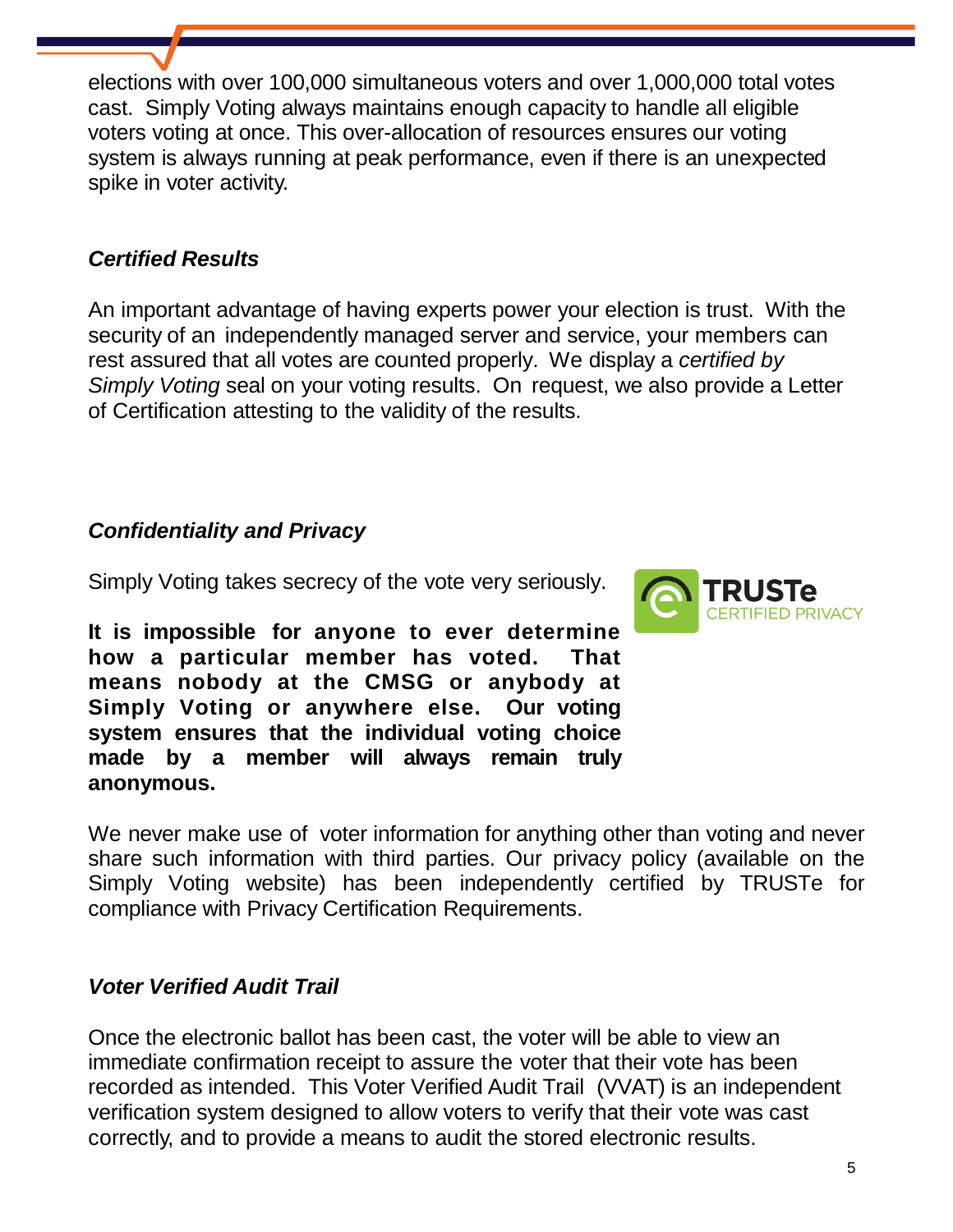#### *Mobile Optimized Voting*

Our responsive web design adjusts according to the type of device being used. The voting website delivers an optimal viewing and interaction experience on a desktop computer, tablet and smartphone. Voters using a mobile device will not have to zoom, pan, or scroll sideways because all the elements on the voting website are properly sized and placed.

#### *Cross-Browser Compatible*

Thanks to Simply Voting's minimalist design and compliance with W3C web standards, our system is compatible with all modern browsers (going back to Internet Explorer 6) and webenabled cellphones so that voters can vote on the go. We test across various browser/OS/device combinations using *BrowserStack*.

#### *Simply Voting is Insured*

Simply Voting maintains a \$2,000,000 Business insurance policy as well as a \$2,000,000 Cyber Liability insurance policy.

#### *Simply Voting is "Green"*

Simply Voting is the most eco-friendly online voting system in the world. We've lowered our carbon footprint to a small fraction of a typical website by hosting virtualized servers in an efficient data center powered by Hydroelectricity. Furthermore, we choose clean, pollution-free energy with Bullfrog Power. Bullfrog's generators put green electricity onto the grid to match the amount of



electricity we use in our offices.

#### *Tech Support*

All our customers are backed up by a team of experts committed to helping you run successful elections! We want our customers to be more than satisfied with their investment, so care is always taken to ensure that you are never left stranded.

#### *Segmented Voting*

We provide a system to restrict any question on the ballot to a segment of your eligible voters. For example, your association can have a branch president position elected by all members and different regional directors elected only by the eligible electors from those regions.

#### *Multilingual Experience*

The Simply Voting interface is available, by default, in English and French. If required, unique ballot content in any other language can be provided.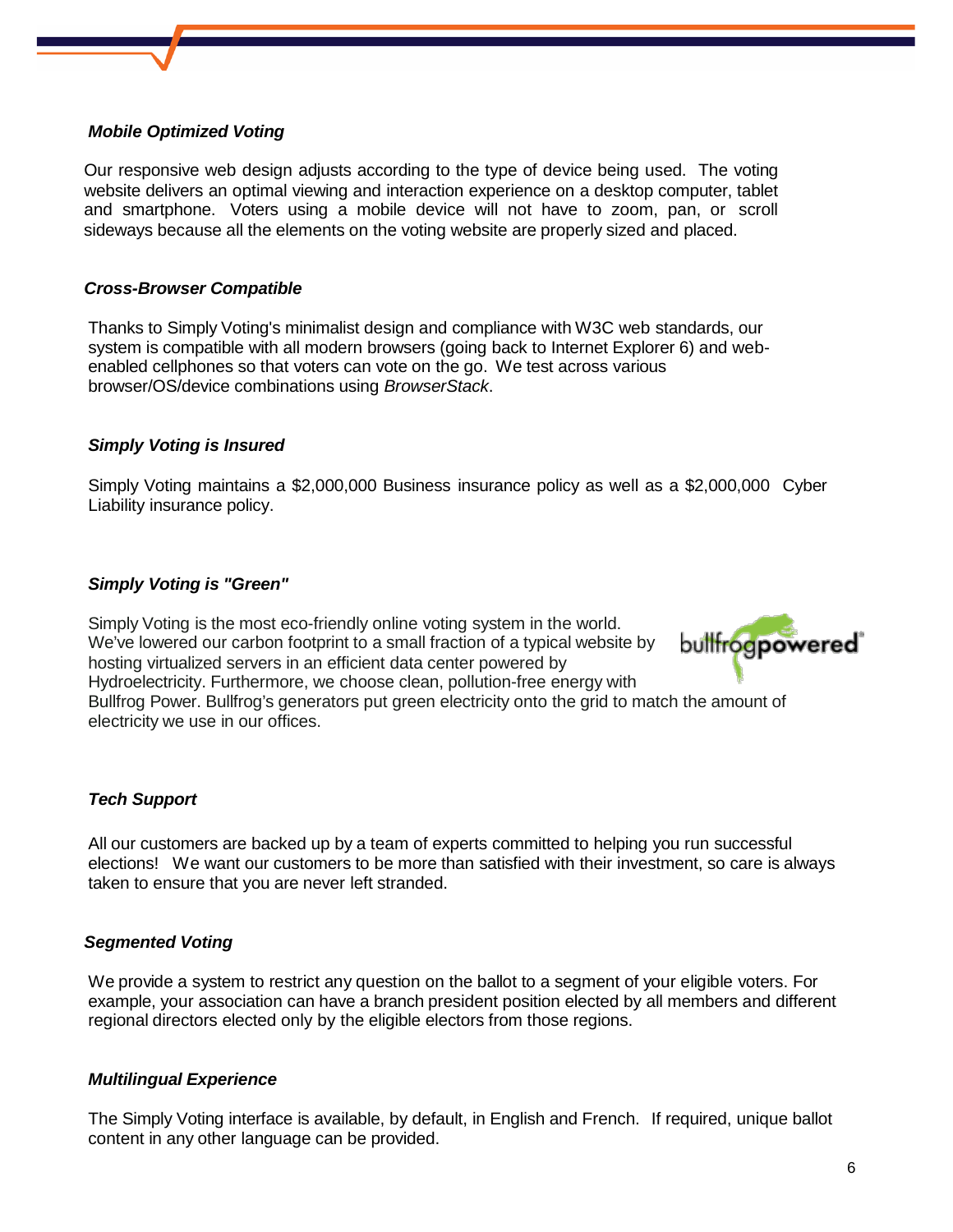#### *Accessibility*



Simply Voting websites are audited against Section 508 and WCAG-2 accessibility requirements, and are assigned an "A" grade by the Bureau of Internet Accessibility.

#### *Skyhigh Enterprise-Ready Rating and SSAE 16 Certification*



Skyhigh Networks performs objective and thorough evaluations of the enterprise-readiness of cloud service based on a detailed set of criteria developed in conjunction with the Cloud SecurityAlliance (CSA). Services designated as Skyhigh Enterprise-Ready are the services receiving the highest CloudTrust<sup>™</sup> Ratings, which fully satisfy the most stringent requirements for data protection, identity verification and privacy protection.



Simply Voting is SSAE 16 SOC 1 Type I certified. The SSAE 16 (formerly known as SAS 70) is a widely recognized auditing standard issued by the American Institute of Certified Public Accountants (AICPA). An auditor's report details a service provider's ability to offer controls and safeguards when they host or process data belonging to their customers. The audit focuses heavily in the areas of compliance, security and access. It addresses important topics such as backup and recovery, computer operations, and human resources. Our data center, RackForce, is similarly SSAE 16 SOC 1 Type II certified. Both Simply Voting and RackForce are also CSAE 3416 and ISAE 3402 certified; these are the Canadian and international equivalents to the SSAE 16. These certifications are an independent validation of the quality, integrity and reliability of Simply Voting's infrastructure and services.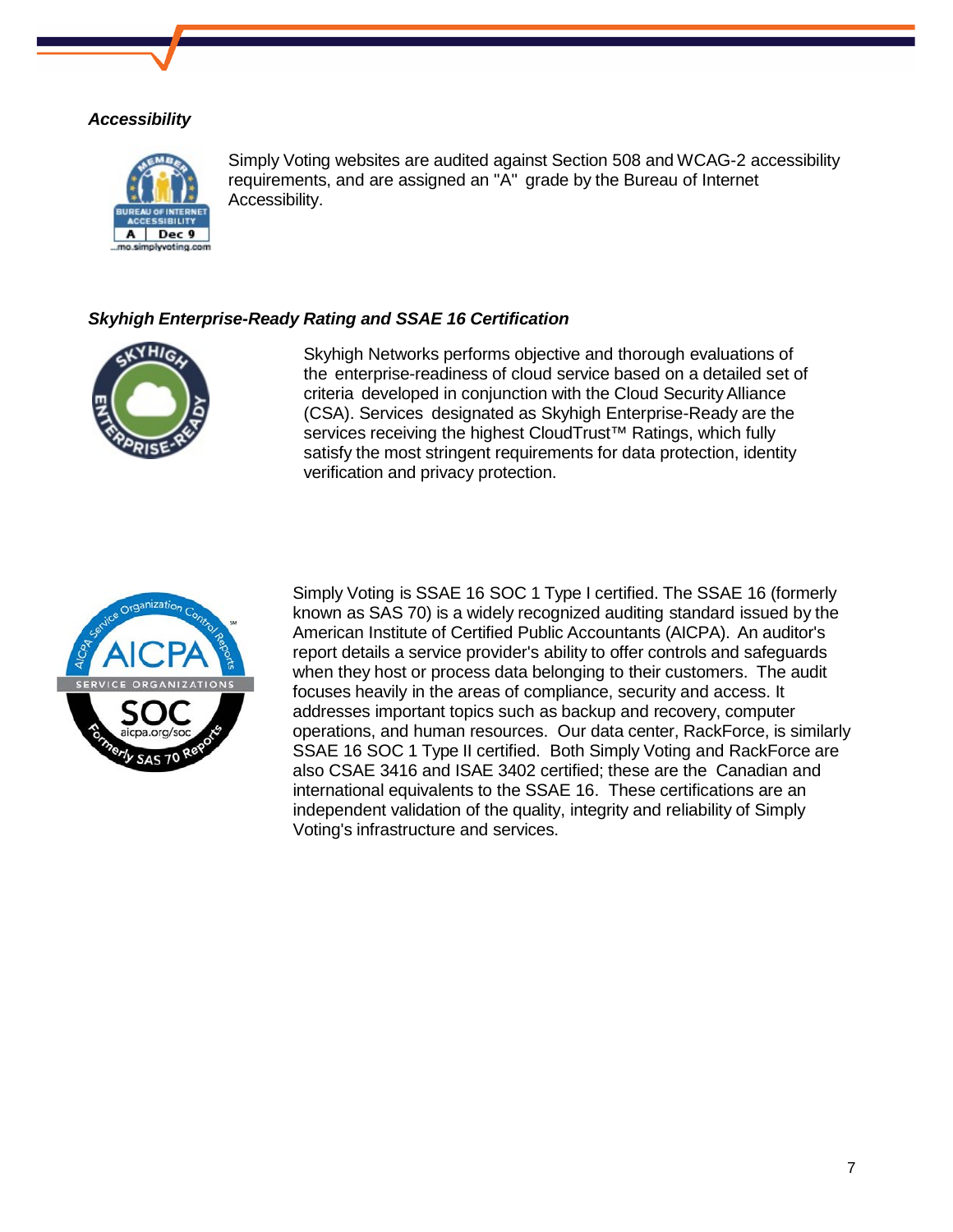# **Current Clients of Simply Voting:**

**UNIFOR -** August 2014 to present

### **Client Overview:**

UNIFOR was formed in 2013 through the merger of two of Canada's largest labour unions. UNIFOR Local 2002, one of UNIFOR's larger locals, represents an average of 10,000 members in various jobs throughout the aviation industry, including sales and customer service agents, ground, terminal and in-flight agents across Canada.

### **Requirements and Challenges:**

UNIFOR Local 2002 required an election provider that could provide expertise in managing the union's new internet voting initiative for various positions across their constituent districts. UNIFOR Local 2002 wanted to streamline the voting process as much as possible.

Moreover, UNIFOR Local 2002's election process was a complex scheme and schedule that involved 5 major regions, approximately 60 districts, and a myriad more sub-bases inside of those of districts.

### **Simply Voting's Solution:**

Since streamlining and making things easy for the voter was a key design of Simply Voting's solution, Simply Voting worked with UNIFOR to prepare ballots in both English and French. Additionally, to ensure voter ease-of-use, Simply Voting employed a single ballot scheme for each voter. Thus, for the majority of voters, if their voter group was voting on multiple positions, those multiple positions would be listed on the same scrollable ballot, and the voter need only login once and complete one ballot.

At the close of the designated voting period, Simply Voting provided results and turnout information to eligible voters.

UNIFOR Local 2002 continues to use Simply Voting for all bargaining ratification votes and elections.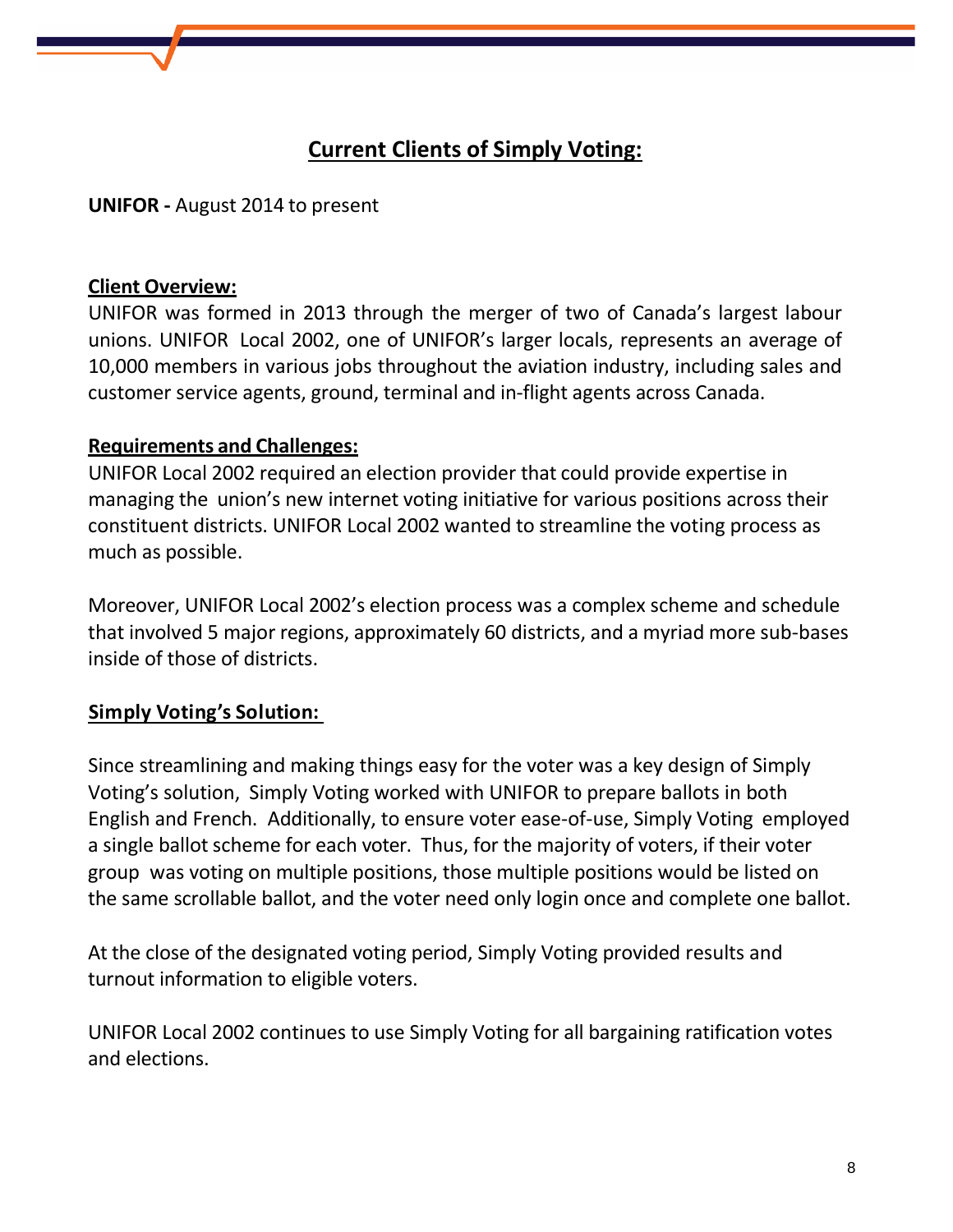#### *National Associations*

- American Massage Therapy Association (AMTA)
- Association of American Geographers (AAG)
- National Court Reporters Association (NCRA)
- National Contract Management Association (NCMA)
- National Cutting Horse Association (NCHA)
- Registry of Interpreters for the Deaf (RIDALOA)
- Security Professionals Association, Inc. (ALOA-SPAI)
- National Organization of Social Security Claimants Representatives (NOSSCR)
- National Environmental Health Association (NEHA))
- Association of Inspectors General (AIG)
- Association of Fraternity/Sorority Advisors (AFA)
- American Sexually Transmitted Diseases Association (ASTDA)
- American School Counselor Association (ASCA)
- American Dental Assistants Association (ADAA)
- American Society of Trace Evidence Examiners (ASTEE)
- National MPS Society
- National Society of Accountants
- Mortgage Bankers Association (MBA)
- National Association of Minority Contractors (NAMC)

#### *International Associations*

- Doctors Without Borders
- European Society for Cognitive and Affective Neuroscience (ESCAN)
- European Network for Women in Leadership
- European Society of Cardiology (ESC)
- Australasian Evaluation Society

#### *Canadian Associations*

- Canadian Wind Energy Association (CanWEA)
- Canada's Accredited Zoos and Aquariums (CAZA)
- Canadian Association of Fire Chiefs (CAFC)
- Canadian Kendo Federation (CKF)
- Canadian Dam Association (CDA)
- Canadian Football League Players Association
- Halifax Regional Police Association
- Green Party of Canada
- •

#### *Educational Associations and Institutions*

- Colorado State University-Pueblo
- University of Richmond
- McMaster Students Union (McMaster University)
- Mount Royal Faculty Association (Mount Royal University)
- Mount Allison Students' Administrative Council (Mount Allison University)
- Wilfrid Laurier University Graduate Student Association
- University of Hawaii College of Languages, Linguistics and Literature
- Scripps Associated Students (Scripps College)
- Anderson University
- University of British Columbia Alma Mater Society
- California Teachers Associations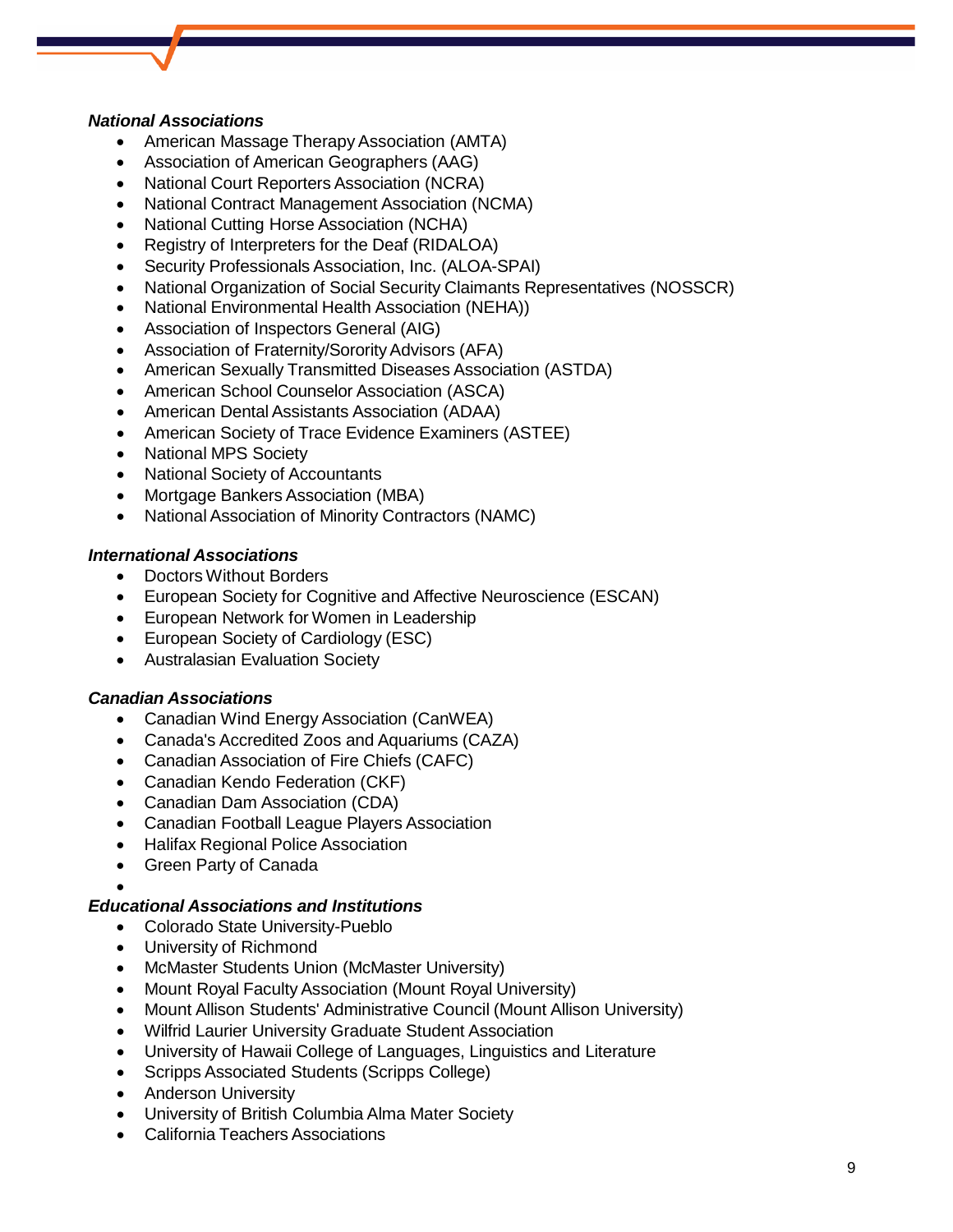# **SIMPLY VOTING DATA CENTER SECURITY ADVANTAGES**

#### **Physical Security**

.

The RackForce Kelowna 'GigaCenter' data center employs multiple physical security measures – including mantraps, proximity pass and biometric. There are seven layers of security between the front door and an individual computer rack. Physical security measures include:

- Single story concrete building
- Security Cameras strategically located throughout the facility
- Multiple pan-tilt-zoom cameras outside the facility
- Camera images are recorded, searchable and archived for a minimum of 90 days
- Proximity pass and biometric scanners, supporting multiple security zones
- Motion sensors and intrusion detection sensors
- Intrusion sensors with audible alarm
- Steel doors and two-stage man traps
- Computer racks are individually locked
- Access control system is secured in a room accessible by authorized personnel only
- Manned and monitored security desk
- Security systems are monitored 7x24 by both the on-site NOC and an off-site third-party

#### **Security Processes**

RackForce employs extensive security processes that support our clients' needs. Our processes have been audited by a third party by evidence of our SAS70 certification.

Existing, audited processes include:

- All entrances are locked at all times; Two factor authentication (badge and biometric) is required for access to the facility and to the data halls
- Background and criminal record checks for all employees and authorized (badged) contractors
- All employees must wear a photo-ID badge at all times while in the facility
- Each employee and authorized contractor must badge in when arriving, and badge out when leaving the facility (no tailgating); a perpetual log is maintained of what personnel are onsite
- Badge and biometric access is controlled in zones, ensuring personnel have access to authorized areas only
- Changes to access are documented and approved by management
- The ability to create, modify or delete access authorization is restricted by management
- Processes are in place to remove access when an employee or contractor is terminated or a badge is lost

• The access control system is logged, searchable and archived; logs are retained for at least 90 days

• Visitors are required to sign a visitor log, provide a government issued photo ID, and wear a visitor badge while in the facility

- Visitors are escorted at all times
- RackForce personnel are on-site 7x24x365
- The RackForce Chief Security Officer is responsible for the ongoing review, management, optimizing and documenting the Security Plan.

#### **Systems & Data Security**

All RackForce staff have RCMP criminal records checks before attaining facility access accreditation and access to RackForce systems. Systems and Data security processes are confidential and proprietary. These processes have been reviewed by an independent third party auditor, as evidenced by RackForce's SAS70 certification.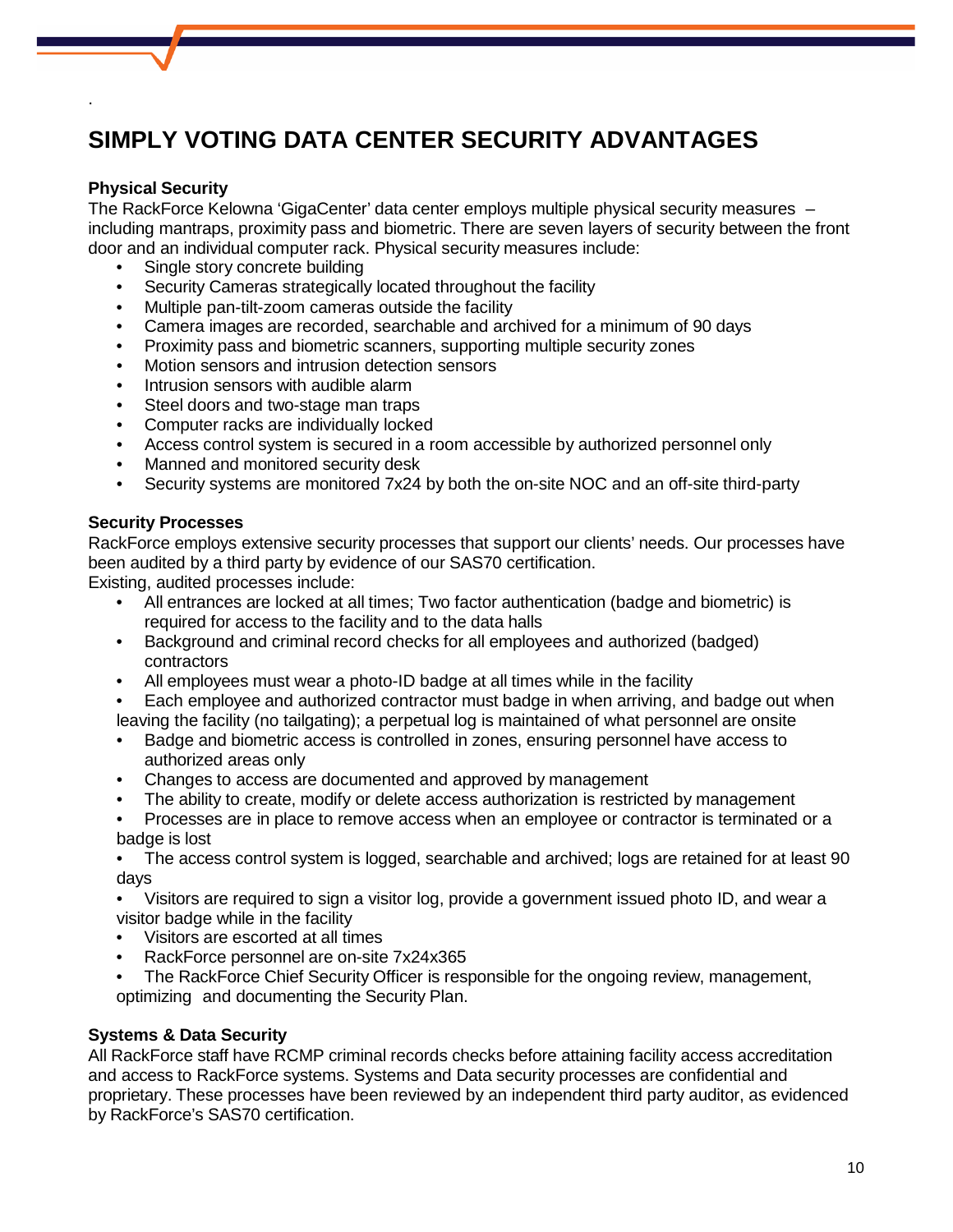#### **Network Resiliency & Security**

The GigaCenter is carrier-neutral and is served by numerous major Canadian telcos, including Shaw, Bell, Rogers, Allstream and Telus. RackForce also manages a private 10Gbps network into major Canadian cities, including Vancouver, Calgary and Toronto, and Seattle Washington. This provides access to high capacity, low cost bandwidth from major North American and International communications providers. Data on the RackForce private network is transported at layer 2.

Fiber feeds into the GigaCenter are delivered through diverse underground conduits into the facility. The data center LAN is fully redundant with 10Gbps capability to every cabinet and device within the facility. Built on the Cisco Nexus Data Center 3.0 platform, it has no single points of failure and supports concurrent maintenance. All customer data traffic is isolated on private VLANs within our GigaCenter switching with separate layer 3 routing interfaces created per VLAN at the core routing layer. No layer 2 traffic is carried between VLANs, and logical layer 2 VLAN segments are never shared between clients.